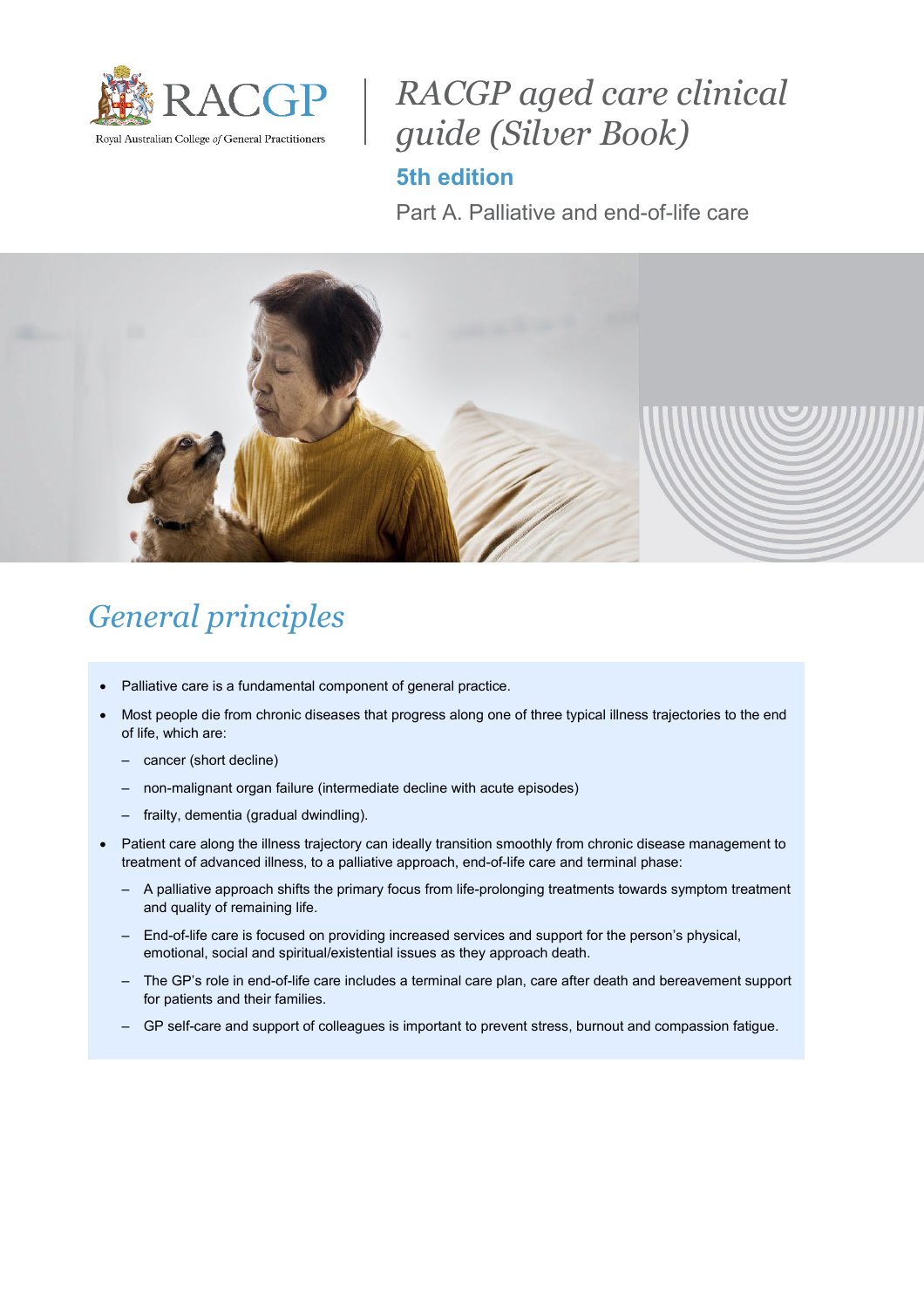# *Practice points*

| <b>Practice points</b>                                                                                                                                                                                                                         | <b>References</b> | <b>Grade</b>                      |
|------------------------------------------------------------------------------------------------------------------------------------------------------------------------------------------------------------------------------------------------|-------------------|-----------------------------------|
| Initiate advance care planning early when patients have capacity to<br>express their wishes and directives for care if they become too ill or<br>cognitively impaired to make decisions                                                        | 28-31, 38         | Consensus-based<br>recommendation |
| General practitioners (GPs) can use a proactive, systematic<br>approach to anticipate and provide person-centred care to the end<br>of life and a 'good death' by:                                                                             |                   | Consensus-based<br>recommendation |
| initiating advance care planning early to document patient<br>$\bullet$<br>wishes and directives                                                                                                                                               |                   |                                   |
| anticipating and assessing escalating palliative care needs early<br>$\bullet$<br>along the illness trajectory                                                                                                                                 |                   |                                   |
| establishing clinical care goals and treatment decisions with the<br>٠<br>patient/medical decision maker                                                                                                                                       |                   |                                   |
| reviewing clinical care plans frequently to address symptoms<br>$\bullet$<br>and physical, psychosocial and spiritual/existential issues                                                                                                       |                   |                                   |
| coordinating and participating in the provision of team-based<br>$\bullet$<br>end-of-life care.                                                                                                                                                |                   |                                   |
| Early identification, assessment and management of escalating<br>palliative care needs are important to relieve symptoms, avoid<br>suffering, reduce need for hospital care, and improve quality of<br>remaining life and the death experience | 13                | Consensus-based<br>recommendation |
| Recognise escalating palliative care needs at major transition<br>points along the illness trajectory to initiate timely:                                                                                                                      | 13                | Consensus-based<br>recommendation |
| palliative approach                                                                                                                                                                                                                            |                   |                                   |
| end-of-life care                                                                                                                                                                                                                               |                   |                                   |
| terminal care, including after-death and bereavement support                                                                                                                                                                                   |                   |                                   |
| Indicators such as the 'surprise question' and the Supportive and<br>Palliative Care Indicators Tool (SPICT) can help identify patients<br>early when considering whether a person may benefit from a<br>palliative approach                   | 5, 6, 44, 47      | Consensus-based<br>recommendation |
| Consider using symptom assessment tools, which can be valuable<br>in identifying symptoms, scoring their severity and monitoring the<br>effectiveness of treatments                                                                            | 34                | Consensus-based<br>recommendation |

# *Introduction*

An Australian man aged 65 years in 2009 could expect to live an average of 8.2 years without disability, and another 10.5 years with disability, including 3.5 years with severe or profound activity limitation. An Australian woman aged 65 years in 2009 could expect to live an average of 9.7 years without disability, and another 12.1 years with disability, including 5.6 years with severe or profound activity limitation.<sup>[1](#page-22-0)</sup>

<span id="page-1-0"></span>About two-thirds of Australians die between 75 and 95 years of age. [1](#page-1-0) In 2005, 54% of people aged >65 years died in hospital, 3[2](#page-22-1)% in residential aged care facilities (RACFs), and 14% elsewhere (eg home). $^{\rm 2}$ 

<span id="page-1-1"></span>Chronic diseases are responsible for 90% of deaths, $^3$  $^3$  and about 70% of deaths are 'expected' due to advanced disease, [4](#page-22-3) predominately cardiovascular diseases (eg coronary heart disease, stroke), dementia and Alzheimer's disease, chronic respiratory disease and lung cancer.

Death is often preceded by a period of significant disability, interspersed by life-threatening events. Patients with advanced diseases have an average of eight hospital admissions in their last year of life.<sup>[5](#page-22-4)</sup> Many of these involve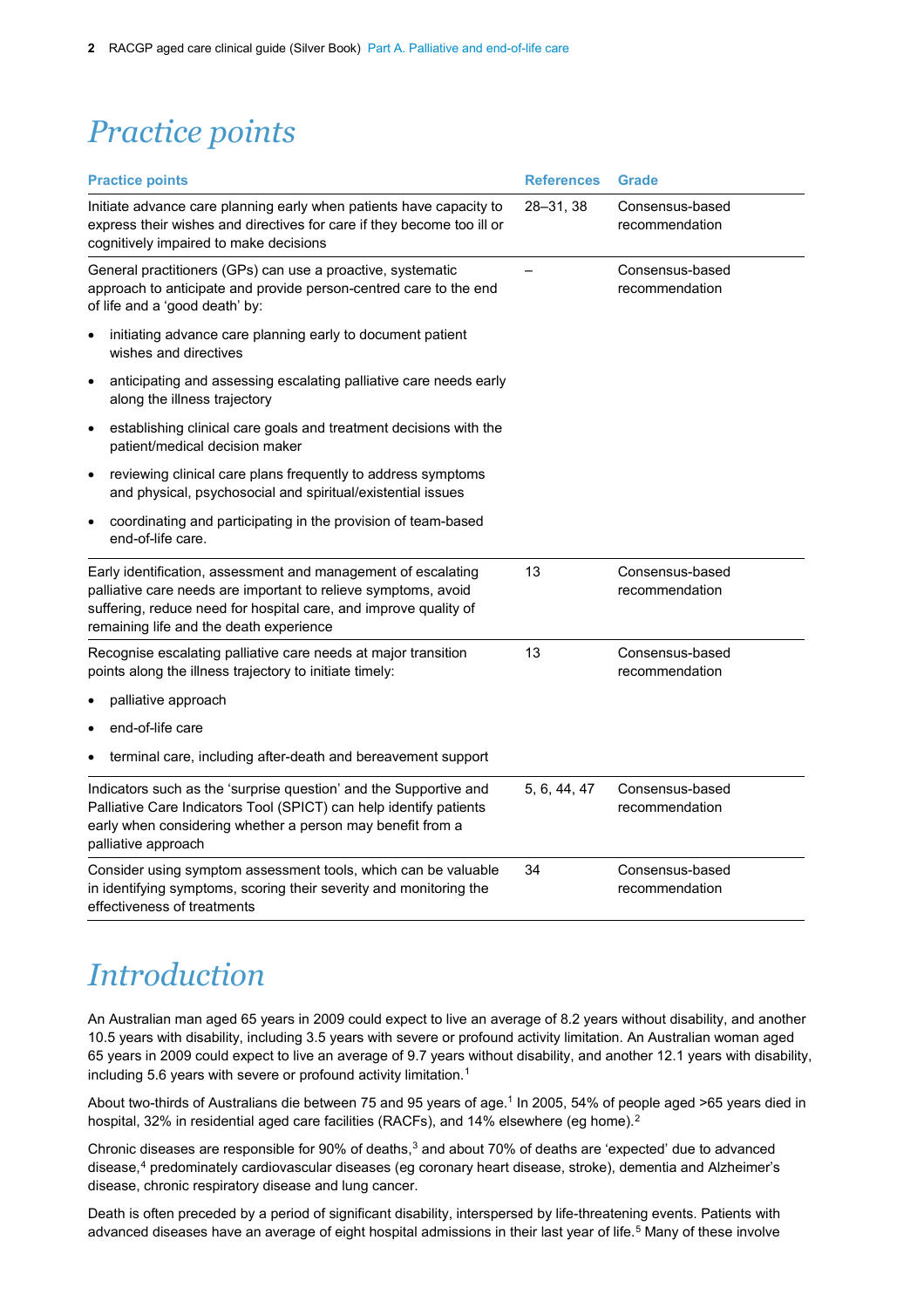treatments that are of little or no benefit, or may cause more harm than benefit,<sup>[6](#page-22-5)</sup> and patients often do not have the capacity or opportunity to discuss their wishes for care.[7](#page-22-6)

# *Clinical context*

The current Australian healthcare system does not meet patient preferences for care at the end of life[.4](#page-1-1) For instance, the low proportion of people dying at home is at odds with the stated preferred place of death of patients; and is half that of comparable countries such as New Zealand, the US, Ireland and France. [4](#page-1-1) Place of death is a key indicator of quality end-of-life care.<sup>[8](#page-22-7)</sup> Preferred place of death is influenced by many factors, including:<sup>[9](#page-22-8)</sup>

- connectedness to community
- family
- availability of services and equipment
- complexity of caregiving and decision making.

Preference for receiving care at home is stronger for end-of-life care during the last months of life than for death at home. Transfer from home may occur in the last few days due to rapidly escalating patient care needs, patient safety risks or carer exhaustion.

Principles of a 'good death' have been summarised from surveys of people approaching death and their relatives. Patient priorities for end-of-life care include: <sup>[10](#page-22-9),[11](#page-22-10)</sup>

- knowing when death is coming and what to expect
	- reasonable control of what happens
	- ensure wishes are respected
	- choice to leave when it is time
	- avoid prolonging dying
- choice and control over where death occurs
	- who is present and who shares the end
	- time to say goodbye
	- arrange important affairs
- access to
	- 'hospice-style' quality care in any location
	- necessary information and expertise
	- control of pain and other symptoms
	- dignity and privacy
	- spiritual or emotional support
- strengthening of relationships, and relieving burdens placed on the family.

<span id="page-2-0"></span>Australia's healthcare system is facing the challenge of shifting away from a hospital-centric provision of treatment at the end of life towards better support for people who wish to receive care within their community during their last months of life.<sup>4,[12](#page-22-11)</sup>

### Palliative care

Palliative care, while originally associated with cancer care, is appropriate for anyone with life-limiting illnesses, including non-malignant degenerative diseases, and dementia (refer to Part A. Dementia). In the past decade, palliative care has become available within almost every healthcare setting, including general practices, RACFs, acute hospitals and generalist community services.<sup>12</sup>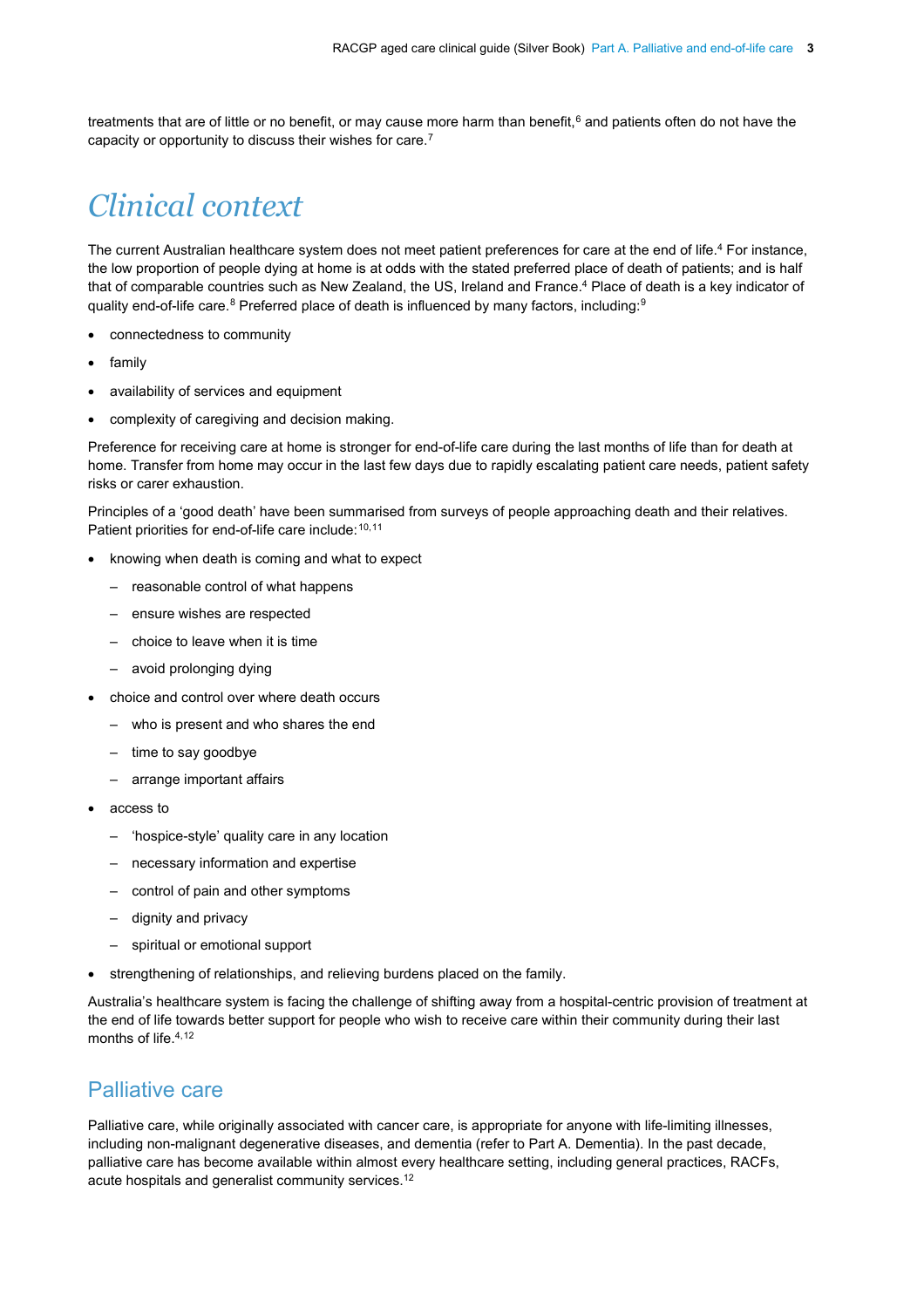**4** RACGP aged care clinical guide (Silver Book) Part A. Palliative and end-of-life care

Each year in Australia, about 160,000 people die, and around 100,000 of these deaths are predictable. Of those, 40,000 patients receive specialist palliative care and 60,000 do not. Patients may receive palliative care for years, months, weeks or days before death.<sup>1</sup>

People receiving palliative care have fewer episodes of hospitalisation, shorter lengths of stay when they are hospitalised, and reduced visits to emergency departments. Those who receive palliative care at home have been shown to have increased quality of life and reduced need for hospital-based care. [12](#page-2-0)

Box 1 provides definitions of palliative care; there is no clear demarcation point between curative and palliative intent, or at the transition between phases of palliative care.

#### **Box 1. Definition of phases of palliative care**

Palliative care:

- World Health Organization Palliative care is an approach that improves the quality of life of patients and their families facing the problems associated with life-threatening illness, through the prevention and relief of suffering by means of early identification and impeccable assessment and treatment of pain and other problems – physical, psychosocial and spiritual. [13](#page-22-12)
- Palliative Care Australia Palliative care is person-centred and family-centred care provided for a person with an active, progressive, advanced disease, who has little or no prospect of cure and who is expected to die, and for whom the primary goal is to optimise the quality of life. [14](#page-22-13)

<span id="page-3-0"></span>Palliative approach:

• A palliative approach recognises that death is inevitable and focuses on the care rather than cure of a person with multiple chronic conditions, frailty and/or a life-threatening or life-limiting illness. The goal of a palliative approach is to improve or optimise a person's level of comfort and function and to offer appropriate treatment for any distressing symptoms. A palliative approach addresses a person's psychological, spiritual, social, emotional and cultural needs. Families are welcomed as partners in this approach. A palliative approach recognises that for older people with multiple chronic conditions, frailty and/or a life-threatening or life-limiting illness, that this is often the last chapter of their life, the length of which is unknown.[15](#page-22-14)

End-of-life care (and terminal phase):

- End-of-life care is the last few weeks of life in which a patient with a life-limiting illness is rapidly approaching death. The needs of patients and carers are higher at this time.
	- This phase of palliative care is recognised as one in which increased services and support are essential to ensure quality, coordinated care from the healthcare team is delivered.
	- This takes into account the terminal phase or when the patient is recognised as imminently dying, death and extends to bereavement care. [14](#page-3-0)

For definitions and up-to-date information on legal issues that can arise with palliative medicine (eg double jeopardy) and end-of-life decision making, refer to [End of Life Law in Australia.](https://end-of-life.qut.edu.au/)

At the time of writing, euthanasia is illegal in all Australian states and territories. Since 19 June 2019, voluntary assisted dying (VAD) became legal in Victoria and is being considered in other states. VAD involves administering a medication for the purpose of causing death in accordance with the steps and processes set out through legislation. VAD must be voluntary, and will usually be self-administered by the individual.

In Victoria, the *Voluntary Assisted Dying Act 2017* (Vic) (the Act) sets legal criteria for an individual to be eligible for VAD, for health practitioners to be involved with VAD, and for the VAD processes overall. The Act provides for, and regulates, access to VAD, defined as 'the administration of a voluntary assisted dying substance, and includes steps reasonably related to such administration'.<sup>[16](#page-23-0)</sup> Health practitioners can conscientiously object to being involved with VAD, and in Victoria, cannot raise the issue of voluntary assisted dying with patients (even indirectly).

The process for an individual to request and access VAD is separate from, and cannot be included in, advance care planning or palliative care. Once a person requests information about VAD, knowledge of best practice for end-of-life discussions is an important part of communicating about VAD. A patient receiving palliative care, if eligible, can concurrently request and have access to VAD through a separate pathway.

Further information on Victoria's VAD is available on the [Department of Health and Human Services website.](https://www2.health.vic.gov.au/hospitals-and-health-services/patient-care/end-of-life-care/voluntary-assisted-dying/medical-practitioner-training)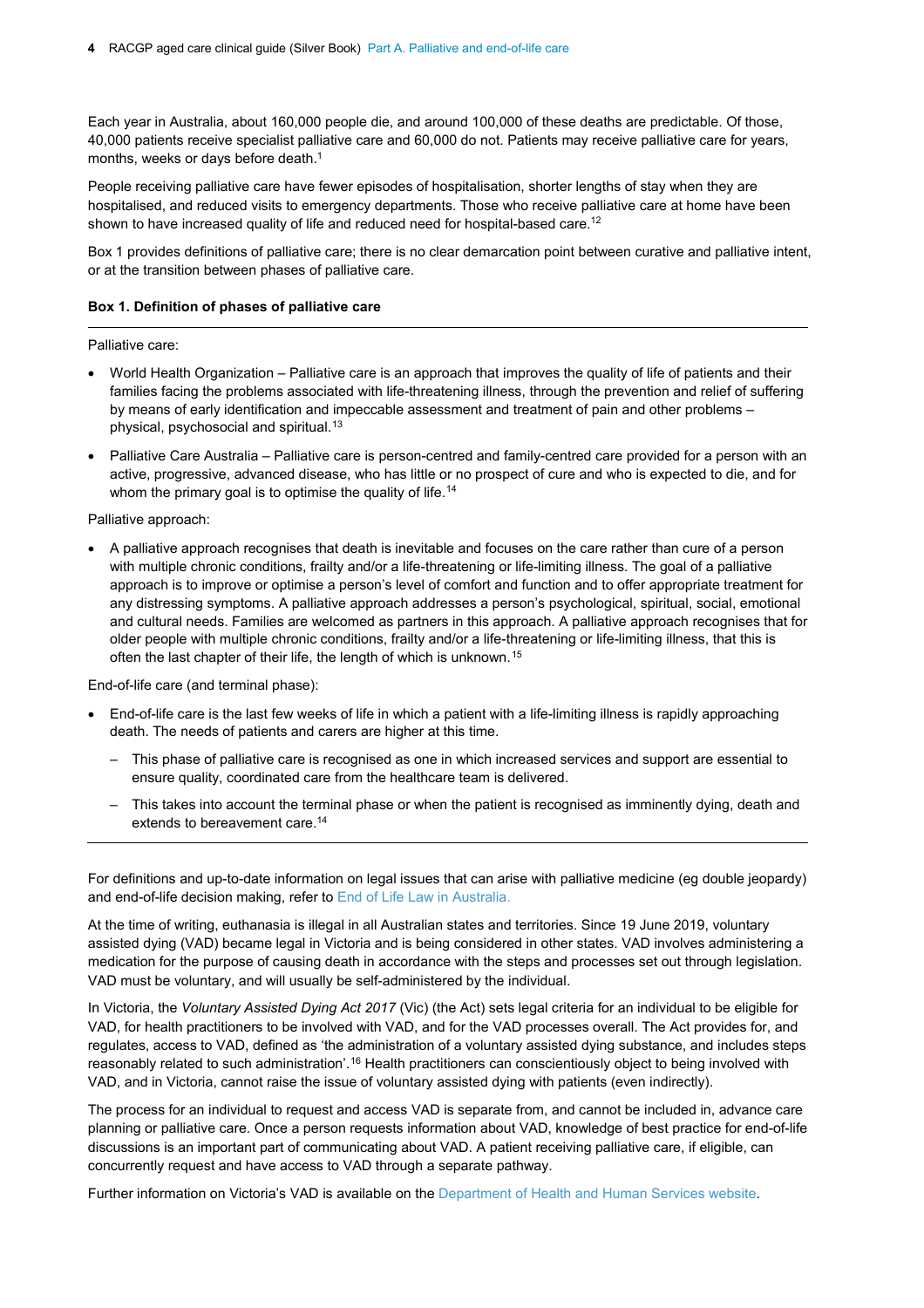The National Palliative Care Strategy [\(](#page-23-1)the Strategy) highlights a focus on 'living well with chronic illness' and maximising quality of life, and six guiding principles:<sup>12</sup>

- Palliative care is person-centred care
- Death is a part of life
- Carers are valued and receive the care they need
- Care is accessible
- Everyone has a role to play in palliative care
- Care is high quality and evidence based

Specialist palliative care services usually include doctors, nurses, physiotherapists, occupational therapists, social workers, clinical pharmacists, dietitians, speech therapists and pastoral care workers. Specialist palliative care services may be available to support general practitioners (GPs) and patients by providing help with:<sup>[18](#page-23-1)</sup>

- <span id="page-4-0"></span>• complex problems, symptom control, admission to hospice or hospital
- advice on ethical dilemmas (eg nutrition, hydration)
- spiritual issues, concerns held by the patient or carers, sense of therapeutic partnership
- resources for bereavement management.

The Strategy recognises that GPs play an essential role in advance care planning and providing palliative care for patients with terminal illnesses living in the community and RACFs.<sup>12</sup>

## GPs' role at the end of life

As patients approach the end of life, the GP's role is to apply the principles and approach to care of older people presented throughout this Silver Book. There is a sharper focus on:

- person-centred care to support wellbeing and quality of remaining life, and to respect the person's values, goals and treatment choices
- proactive clinical care planning to anticipate and provide care as the person's clinical condition deteriorates, and as goals of care shift from treating illness towards comfort and managing death.

All GPs who care for older people are engaging with issues their patients face towards the end of life. Even small shifts in emphasis towards anticipating and planning to minimise the effect of predictable problems can improve the care offered, and the quality of life experienced by patients and carers. For example, a high-quality handover to the GP who will care for the patient on admission to an RACF can enhance continuity of care and future care planning.

Rural GPs can often continue providing care for patients as they move between home, RACFs or rural hospitals. They may also be required to fill in for lack of patient access to community nursing, specialist palliative care services and equipment for home care.

Chronic disease prevention and management are already established as major routine parts of general practice. The rationale is compelling for GPs to extend management of progressive chronic diseases to meet patients' needs for community-based end-of-life care and a 'good' death.

The number of patients seeking GP care at the end of life is increasing because of multiple interacting factors, including:

- an ageing population
- technological advances that prevent premature death and extend life
- a growing number of general practice patients with progressive chronic life-limiting diseases, and associated disability and cognitive impairment
- patients seeking to avoid medical and hospital treatments that are of limited benefit and not wanted at the end of life
- a greater proportion of the population selecting palliative care at home or in RACFs
- the current gaps in services for end-of-life care in the community (ie inequality of access and service provision, lack of integration and communication between services)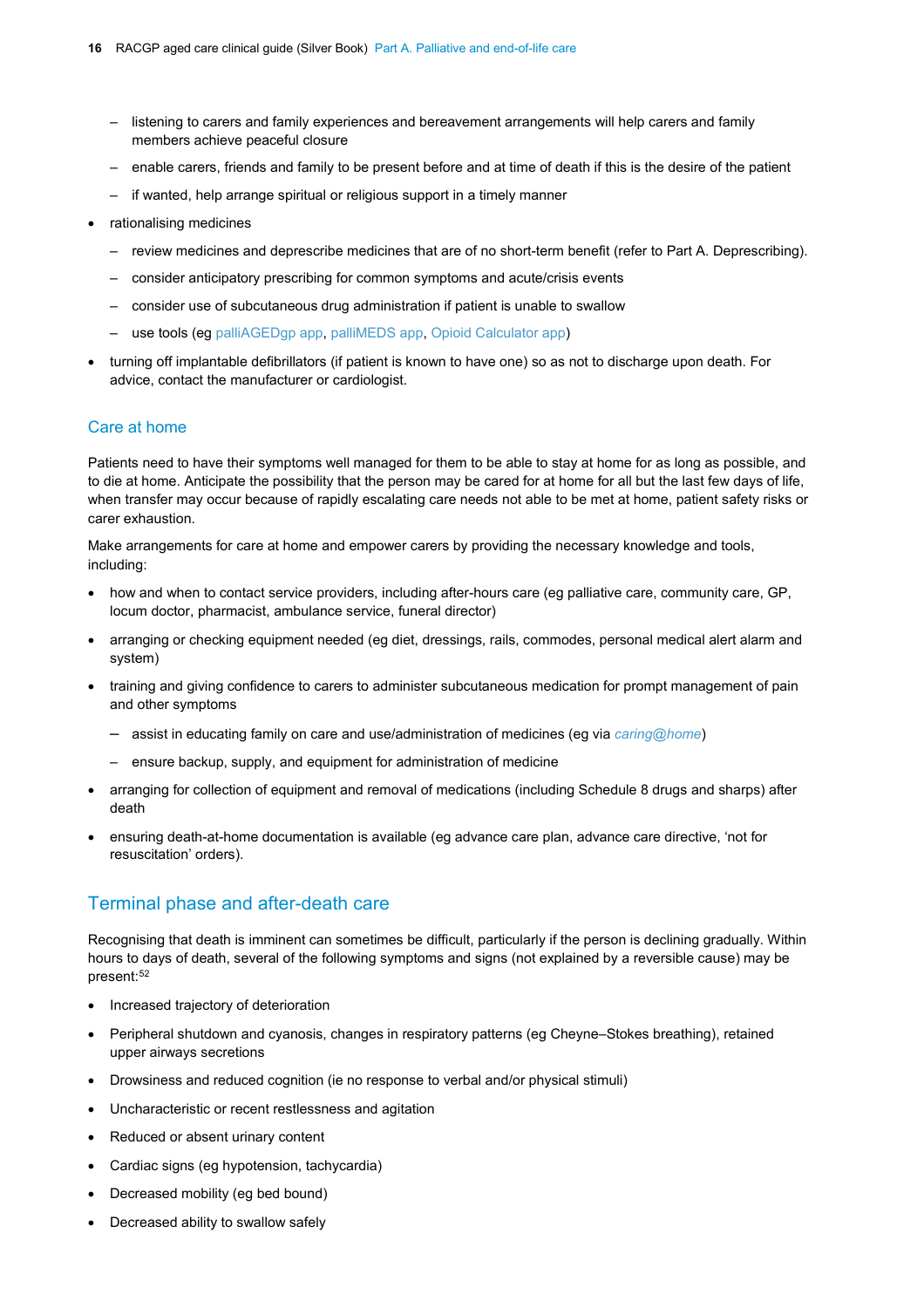The focus of care in the terminal phase is on enabling a 'good death' with dignity, relief from pain and other symptoms, and respecting the person's preference of place of death and who is present. Terminal care priorities are as follows:

- Provide support and communicate diagnosis of dying and likely course to the patient, family and service providers
- If the patient lives in an RACF, commence residential aged care end-of-life (terminal) pathway
- Monitor and address symptoms with nursing care and medications
- Cease non-essential medications, review anticipatory prescribing and ensure appropriate medications are available
- Discuss what to do after death
	- carers and family can have time alone with the person before contacting person to certify death, and the funeral director
	- arrangement of death certificate
	- bereavement support
	- document bereavement follow-up plan

#### After death

After the death of a patient, the GP can ensure practical tasks are performed:<sup>18</sup>

- Oversee completion of legal requirements
	- death is to be verified by an authorised person medical practitioner, nurse or paramedic
	- if the body is to be cremated, inform funeral director of hazards to be removed (eg implanted pumps, cardiac devices, radioactive isotopes, implants)
	- some deaths must be reported to the coroner; if in doubt, contact the state or territory coroners' office to discuss
	- death certificate is to be completed by medical practitioner (requirements vary by state or territory)
- Make sure carers and family are aware they can have time alone with the person before contacting the practitioner to certify death
- Offer to contact a funeral director or minister of religion (may be done by family member or RACF staff)
- Offer bereavement support
- Inform community nursing team or palliative care team; they can organise support for the family
- Organise collection of equipment, removal of medications, including Schedule 8 drugs and sharps
- Inform relevant health providers and health services

### Symptom control

Patients with life-limiting illness frequently develop symptoms because of progression, relapse or exacerbation of chronic diseases, treatments and/or intercurrent illness. Early identification, assessment and management are important to relieve symptoms and improve quality of life. Assess each symptom, its impact, cause and effect of previous treatments, and consider priorities for the patient.<sup>18</sup>

In a systematic review of general practice end-of-life symptom control, most GPs expressed confidence in identifying end-of-life care symptoms. However, they reported lack of confidence in providing end-of-life care at the beginning of their careers, and improvements with time in practice. They perceived emotional support as the most important aspect of end-of-life care that they provide. GPs felt most comfortable treating pain, and least confident with dyspnoea and depression. Observed pain management was sometimes not optimal. More formal training, particularly in the use of opioids, was considered important to improve management of both pain and dyspnoea.<sup>[53](#page-24-0)</sup>

Symptom assessment tools can be valuable to identify symptoms, score their severity and monitor the effectiveness of treatments. A useful tool for GPs is the [Symptom Assessment Scale \(SAS\),](https://ahsri.uow.edu.au/content/groups/public/@web/@chsd/documents/doc/uow177088.pdf) which is available in 15 languages for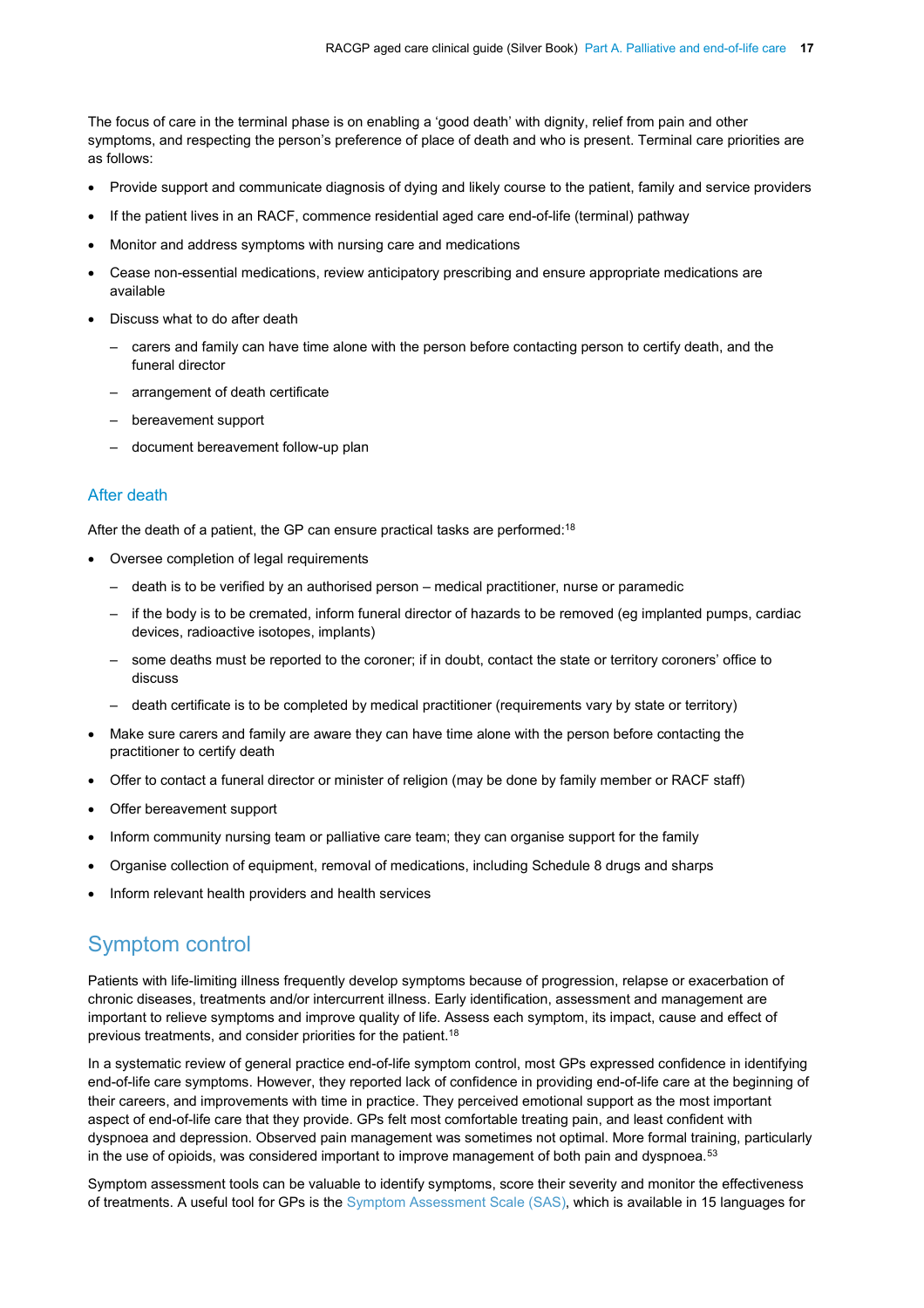completion by patients, their carer or RACF staff. It lists and scores severity on a scale of 0–10 for seven common symptoms (with ability to add extra symptoms) in palliative care:

- Difficulty sleeping
- Appetite problems
- Nausea
- Bowel problems
- Breathing problems
- Fatigue
- Pain (refer to Part A. Pain)

Physical issues and symptoms to be considered in palliative care for people with dementia include monitoring for non-verbal pain behaviours, falls (refer to Part A. Falls), vision, oral health, swallowing difficulties, seizures and withdrawal effects of deprescribing medication.

Refer to clinical guidelines (eg eTG Palliative Care,<sup>18</sup> CareSearch)<sup>54</sup> for detailed assessment and management of common physical symptoms and problems at the end of life, including pain, fatigue, gastrointestinal, respiratory, neurological and neuromuscular, psychological, dermatological, haematological, genitourinary, and emergencies[.18](#page-4-0)

Many of the troubling symptoms of the terminal phase can be remembered under the mnemonic PANERO:<sup>[52](#page-15-0)</sup>

- **P**ain
- **A**gitation
- **N**ausea (and vomiting)
- **E**mergencies (eg acute severe):<sup>18</sup>
	- vomiting
	- dyspnoea
	- airway obstruction
	- superior vena cava obstruction
	- agitation and altered mental state
	- haemorrhage
	- seizures
	- spinal cord compression
- **R**espiratory symptoms (eg noisy breathing)
- **Other symptoms (related to the specifics of the terminal illness)**

Principles of symptom management include the following: [18](#page-4-0)

- Closely monitor patients' symptoms and individualise treatment as needed
- Minimise the burden of treatment and number of medications
- Communicate and document plan to patient, carer and treating health providers
- Frequently review symptom and management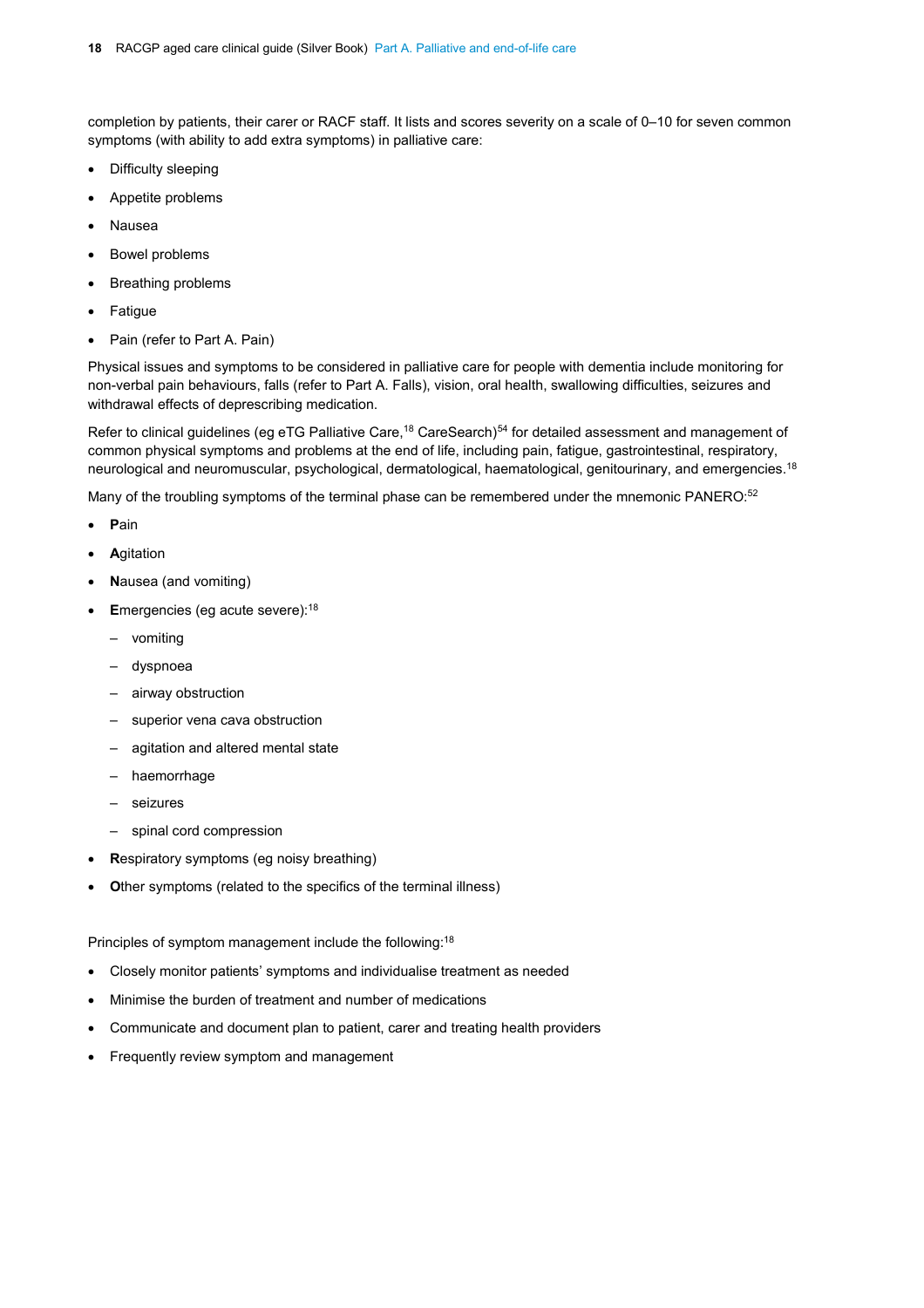## Medication management in palliative care

#### **Principles**

Issues to consider for safe use of medicines in palliative care include:<sup>[55](#page-24-2)</sup>

- monitoring for effectiveness and adverse effects
- minimising burden on patients
- polypharmacy (refer to Part A. Polypharmacy)
- deprescribing (refer to Part A. Deprescribing)
- safety of opioid use and disposal
- complexities of opioid prescribing.

Key principles for medication management at the end of life are as follows: $^{\rm 18}$  $^{\rm 18}$  $^{\rm 18}$ 

- Assess and closely monitor patients and individualise treatment as needed
- Continue current medicines if needed for symptom control
- Stop unnecessary, burdensome or harmful medicines
- Consider anticipatory prescribing
- Prescribe regular medicines for ongoing symptoms and as required for intermittent or breakthrough symptoms
- Keep the patient comfortable by ensuring adequate doses
- Administer medicines subcutaneously or sublingually
- Consider practical aspects of subcutaneous administration (eg injection volumes, medicine compatibility, skill of carers)
- Monitor effects and adjust dose
- Seek palliative care advice if a patient is distressed or does not settle despite adequate doses

Alleviating suffering and ensuring a patient can maintain their dignity and some sense of control as their life comes to an end is the essence of good palliative care.<sup>18</sup> However, in the terminal phase, GPs may be concerned that they could prescribe or administer a medicine that will unintentionally lead to a patient's death.<sup>25</sup>

In Australian law, the 'doctrine of double effect' recognises that giving medicines (usually by a health professional) to a patient to relieve pain is lawful, even if it could hasten death. The two critical elements of 'double effect' are intention and that the patient's death is imminent. If the primary intention is to relieve pain and symptoms, not cause death, the person who gave the medicine will not be criminally responsible for a death which follows, even if it is foreseen. For further information, refer to 'Palliative Medicine' on the End of [Life Law in Australia](https://end-of-life.qut.edu.au/) website.

### **Deprescribing**

Deprescribing is the withdrawal of medicines that are no longer beneficial. It is a key component of palliative care. For current medicines prescribed for long-term effects, assess risks, short-term benefits and potential withdrawal effects, including:

- medicines for cardiovascular disease (ie hypertension, angina, dyslipidaemia), diabetes, cancer, epilepsy, neurological diseases, psychiatric illness
- anticoagulants and antiplatelet medications, thyroid replacement, antivirals (human immunodeficiency virus [HIV], hepatitis), corticosteroids.

Changes should occur gradually unless the patient is close to death, has minimal oral intake and is unable to take their usual medicines.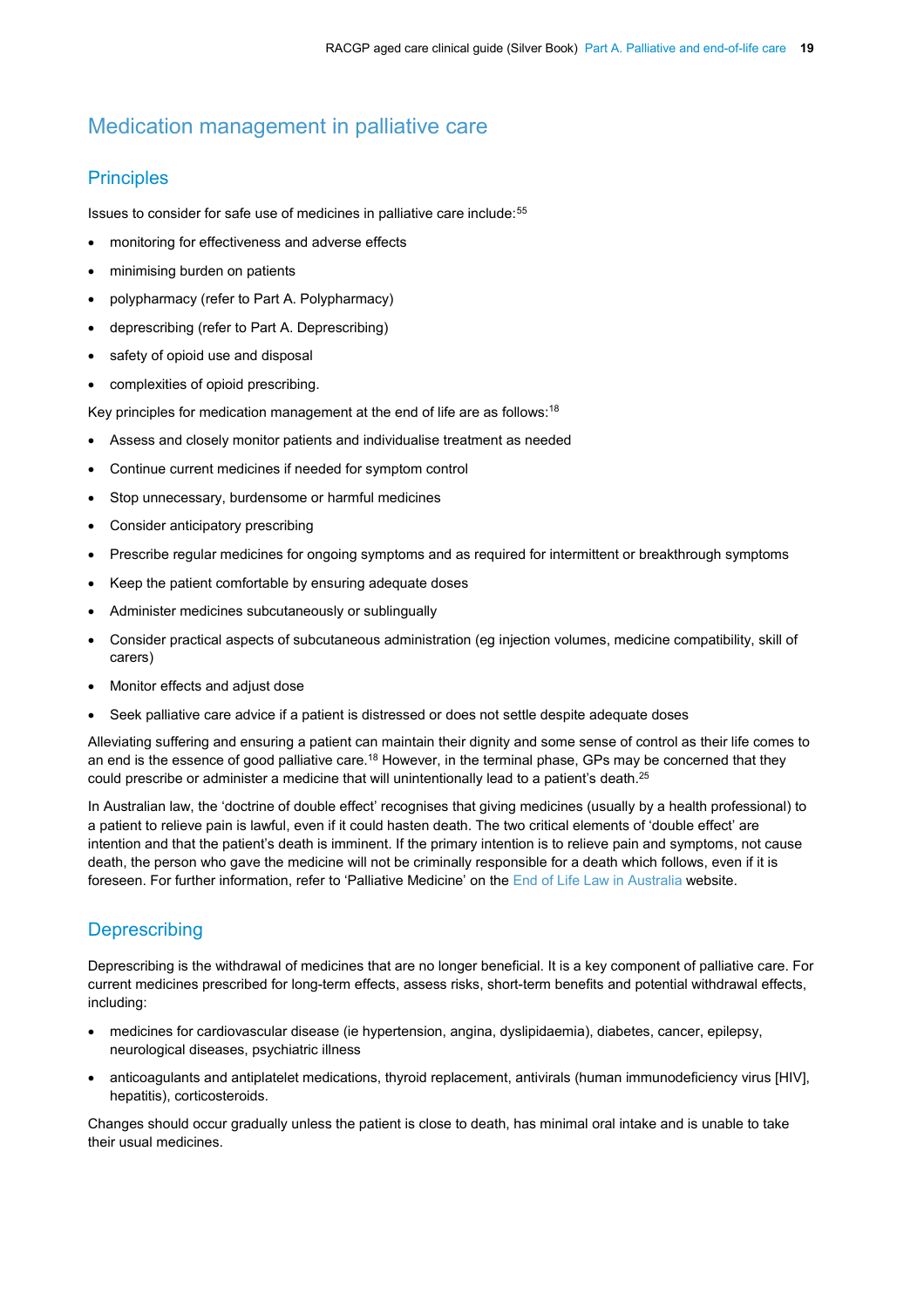#### **Prescribing**

Medications used in palliative care are available as no script ('over the counter'), private script, Pharmaceutical Benefits Scheme (PBS) script, PBS Authority script and PBS Authority (Palliative Care). Medicines listed in the PBS Palliative Care Schedule are 'authority required'; larger quantities can be prescribed, reducing burden in terms of costs and need for repeat prescriptions.

'Off-label' medications are often prescribed as private scripts for palliative care patients for a different indication or route than the one for which they are approved by the Therapeutic Goods Administration (TGA). Palliative care services can provide advice to GPs based on considerable clinical experience with common off-label uses of medications in palliative care, such as:

- antipsychotics or antihistamines for nausea
- antidepressants or anticonvulsants for neuropathic pain
- administration of intravenous (IV) preparations by the subcutaneous route.

Anticipatory prescribing is prescribing medicines in advance for anticipated symptoms or problems, or to avoid crisis or urgent hospital transfer. GPs can promote effective symptom management in the community by anticipatory prescribing for common end-of-life symptoms and involving carers in symptom management.

Table 2 is a consensus-based list of eight palliative care medicines suitable for managing terminal symptoms in the community. It has been endorsed by the Australian and New Zealand Society of Palliative Medicine (ANZSPM).

#### **Table 2. Consensus-based list of eight palliative care medicines suitable for managing terminal symptoms in the community**

| <b>Medication</b>                               | <b>Ampoule strength</b> | <b>Stock</b>     |
|-------------------------------------------------|-------------------------|------------------|
| Clonazepam drops (PBS-listed for seizures only) | $2.5 \text{ mg/mL}$     | 1 bottle (10 mL) |
| Fentanyl citrate injection (not listed on PBS)  | 100 mcg / 2 mL          | 10 ampoules      |
| Haloperidol injection                           | $5$ mg/mL               | 10 ampoules      |
| Hydromorphone injection                         | $2$ mg/mL               | 5 ampoules       |
| Hyoscine butylbromide injection                 | $20 \text{ mg/mL}$      | 5 ampoules       |
| Metoclopramide injection                        | 10 mg/ $2$ mL           | 10 ampoules      |
| Midazolam injection (not listed on PBS)         | $5$ mg/mL               | 10 ampoules      |
| Morphine sulphate injection                     | 10 $mg/mL$              | 5 ampoules       |

Details on prescribing these medicines with doses for patients' symptoms are available in the Resources section.

### Bereavement support

#### Support for carers and family

Most bereaved people do not require counselling or specialist support. Simple reassurance, acknowledgment of their loss and access to information may be all that is required. Reactions commonly seen as part of normal grief include:<sup>50</sup>

- physical hollowness in stomach, tightness in the throat or chest, oversensitivity to noise, sense of depersonalisation, breathlessness, dry mouth, muscle weakness, lack of energy
- behavioural crying, sighing, sleep disturbance, restlessness and overactivity, appetite disturbances, absentmindedness, social withdrawal, dreams of the deceased, avoiding reminders, searching and calling out, visiting places associated with the deceased, carrying reminders
- mental disbelief, confusion, preoccupation
- emotional anxiety, fear, sadness, anger, guilt, inadequacy, hurt, relief, loneliness.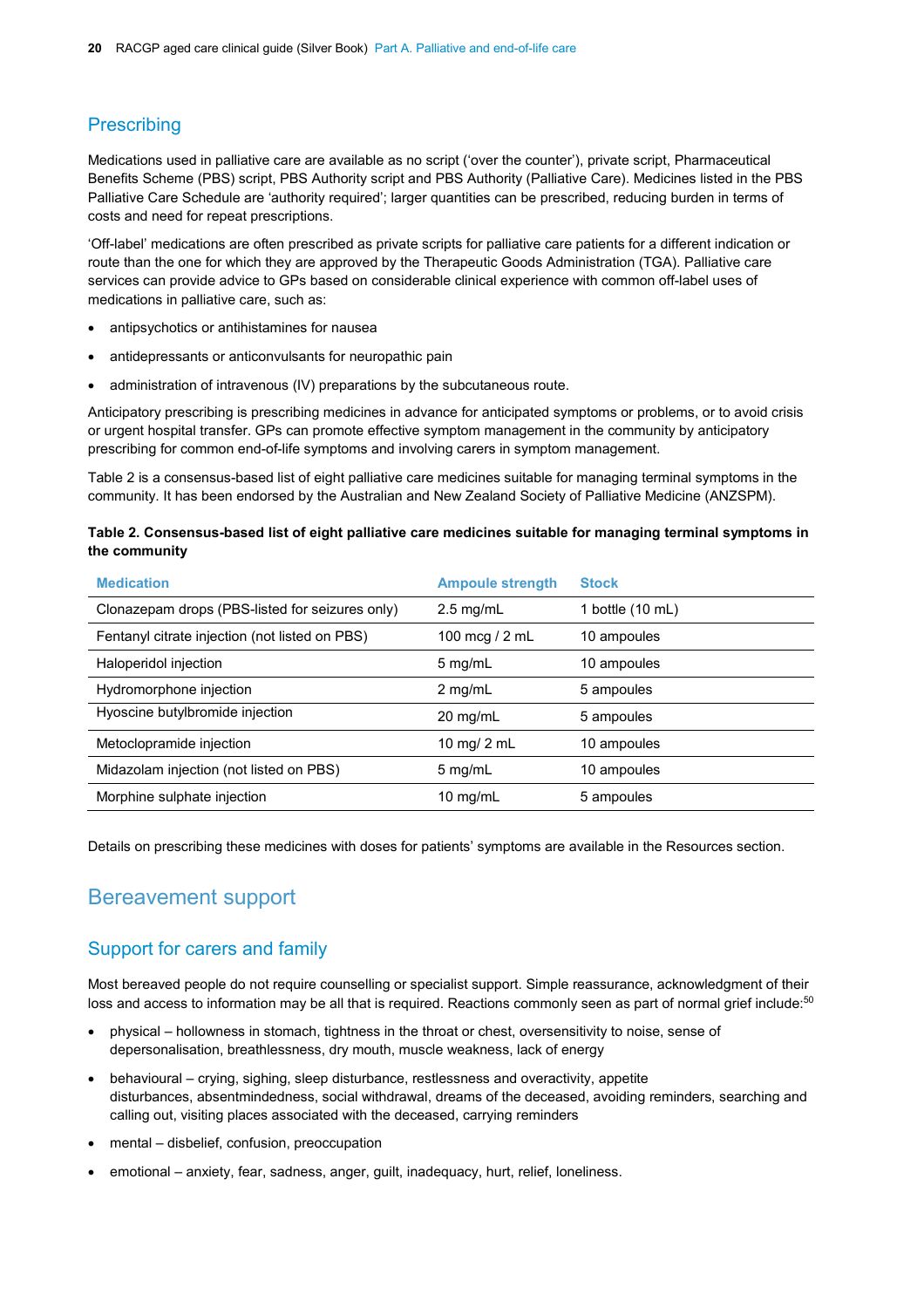Bereavement has a significant effect on the health of surviving family members. Grief can cause poorer health outcomes, depression, and alcohol and drug dependency in some people. Mortality of the surviving spouse doubles in the 12 months after the death. Issues to consider in bereaved people include:<sup>50</sup>

- sleep problems and fatique, worsening memory
- clinically significant depression this may occur in 10–20% of bereaved people (refer to Part A. Mental health)
- changed social circumstances this can affect the bereaved person's physical activity levels, nutritional status, and self-management of chronic health problems
- social isolation and changes in other important relationships.

Strategies to actively follow up recently bereaved people in general practice may include:<sup>[50](#page-14-0)</sup>

- offering an appointment to talk about what happened with a GP; this may be appreciated, particularly if the GP cared for both deceased and bereaved
- flagging bereaved patients for the practice nurse to contact by condolence letter or a phone call with an offer of a check-up
- offering to review the bereaved person's overall health status and medical conditions when they attend the clinic
- identifying bereaved persons who need specialist support.

#### Support for healthcare professionals

GP self-care and support of colleagues is important to prevent stress and burnout from accumulated losses and grief associated with providing palliative care, especially in a solo practice or rural setting. Measures for self-care include:<sup>18</sup>

- education, training, and skills development for palliative care, including communication skills
- self-awareness and realistic expectations
- workload and work–life balance
- expressing grief and sharing experiences of loss (eg of long-term or close patients)
- peer and professional support with colleagues, mentors, professional supervision
- debriefing with colleagues, multidisciplinary case conferences.

## *Resources*

### Professional development

GPs are encouraged to develop palliative care skills and experience early in their career. This can be built on and enhanced by:

- using tools and resources (listed below) to supplement palliative care practice
- shared care with local team-based support services, including community home-based and RACF services; informal care networks, service groups and Compassionate Community organisations; specialist palliative care services and hospice care
- peer support and training, including
	- GP palliative care interest groups (eg primary health networks [PHNs], The Royal Australian College of General Practitioners [RACGP])
	- membership of the [ANZSPM,](http://www.anzspm.org.au/c/anzspm) which provides professional development to support and educate Australian and New Zealand medical practitioners with an interest in palliative medicine
	- the [Program of Experience in the Palliative Approach \(PEPA\),](https://palliativecareeducation.com.au/login/index.php) which is a clinical attachment and e-learning program
	- web-based and group training programs in advance care planning, communications skills, advanced chronic disease, palliative care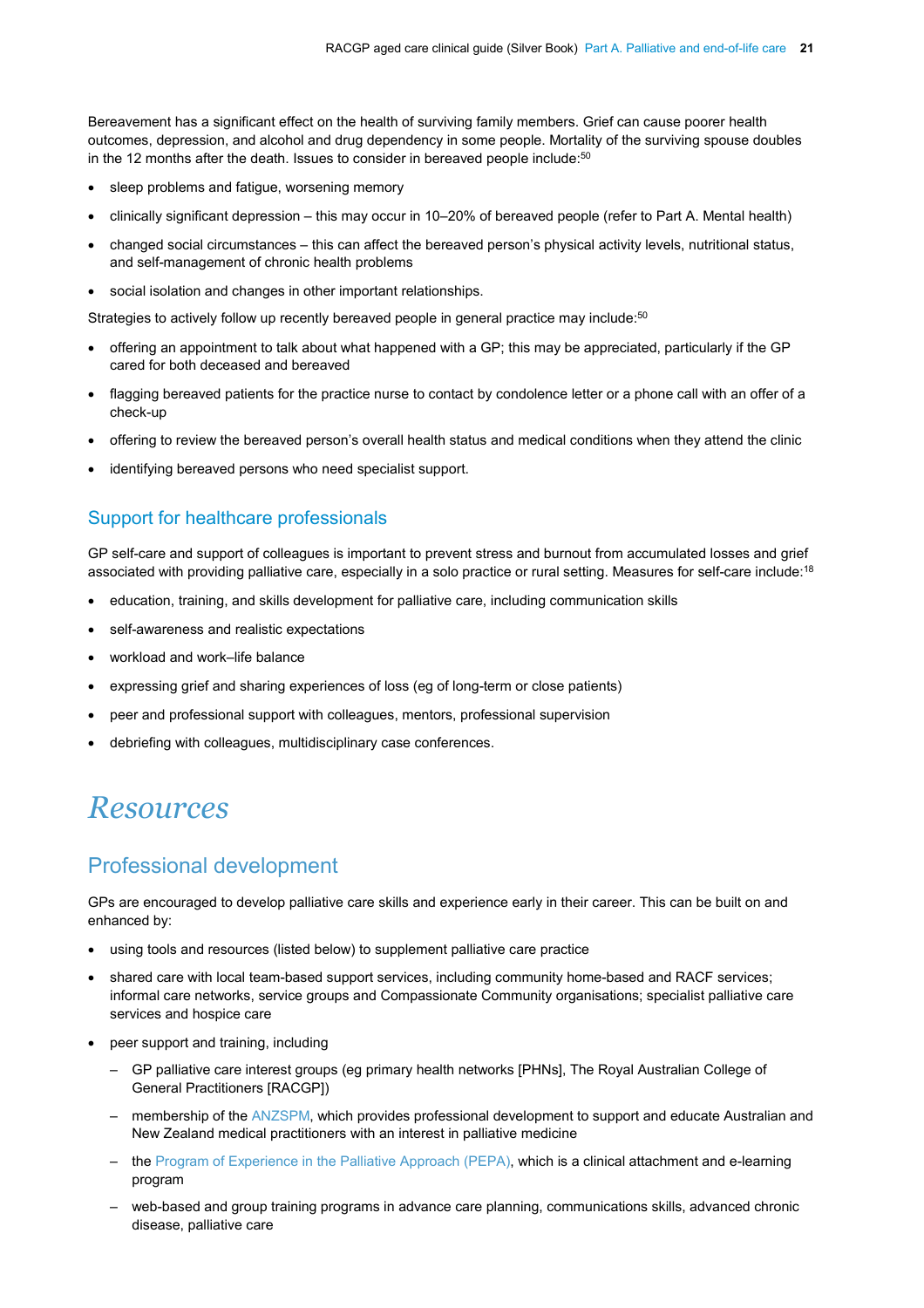- [Advance Project,](http://www.theadvanceproject.com.au/) which is a toolkit and training package to help GPs and practice nurses initiate advance care planning, assess likely end-of-life care needs, and provide team-based palliative care in everyday clinical practice
- [CareSearch](https://www.caresearch.com.au/caresearch/tabid/3648/Default.aspx)
- [end-of-life law for clinicians.](https://palliativecareeducation.com.au/course/index.php?categoryid=5&utm_source=HomeBanner&utm_medium=HomeBanner&utm_campaign=Online_Module)

## Clinical applications

- [SPICT](http://www.spict.org.uk/spictapp) app
- [palliAGEDgp](https://www.palliaged.com.au/tabid/4351/Default.aspx) this is available as an app or online for GPs to support care of older palliative patients living at home or in RACFs. An offline capacity makes it practical for use in remote and rural settings. It provides free, accessible, evidence-based information to help clinical decision making for each phase of palliative care:
	- [Advance care planning](http://apps.caresearch.com.au/palliAGED/Advance-care-planning)
	- [Case conferencing](http://apps.caresearch.com.au/palliAGED/Case-conferencing)
	- [Terminal care management](http://apps.caresearch.com.au/palliAGED/Recognising-dying)
	- [Prescribing guidance](http://apps.caresearch.com.au/palliAGED/Prescribing-guidance)
- [palliMEDs](http://www.caringathomeproject.com.au/tabid/5159/Default.aspx) this app is useful for anticipatory prescribing at end of life. It was developed by NPS MedicineWise for *[caring@home](http://www.caringathomeproject.com.au/tabid/5159/Default.aspx)* as a guide to prescribing eight palliative care medicines, was endorsed by the ANZSPM for management of terminal symptoms, and covers off-label prescribing and medico-legal issues
- [Opioid Calculator –](http://www.opioidcalculator.com.au/) this tool simplifies the calculation of equianalgesia expressed as total oral morphine equivalent daily dose (oMEDD), and was developed by the Faculty of Pain Medicine, Australian and New Zealand College of Anaesthetists.

## Clinical tools

- **[SPICT](https://www.spict.org.uk/)**
- NAT-C or NAT-CC [Caregiver needs assessment](http://www.caresearch.com.au/caresearch/tabid/3391/Default.aspx) these are needs-assessment tools for carers of people dying with cancer and non-cancer. They are available as self-completed checklists for carers, which allows them to identity their own major concerns. These are available online and can be discussed in a GP consultation
- [Palliative Care Outcomes Collaboration \(PCOC\)](https://ahsri.uow.edu.au/pcoc/index.html) PCOC uses five clinical assessment tools to help identify and manage common symptoms, evaluate effectiveness of treatments, and help patients, carers and families to communicate their experiences and preferences. Specific useful tools for GPs are:
	- [SAS](https://ahsri.uow.edu.au/content/groups/public/@web/@chsd/documents/doc/uow177088.pdf) (clinical assessment tools to help identify and manage common symptoms, available in 15 languages)
	- [Australia-modified Karnofsky Performance Status \(AKPS\)](https://ahsri.uow.edu.au/content/groups/public/@web/@chsd/@pcoc/documents/doc/uow129188.pdf) (score of physical abilities across activity, work and self-care).

### Guidelines and resources

- [Localised palliative care and advance care planning pathways](http://www.eldac.com.au/tabid/4957/Default.aspx) are divided by area in Australia and available from local PHNs. The pathways are designed and written for use during the consultation and provide clear concise guidance for patient assessment, management, and referral to local health services. Included are pathways that contain information specific to Aboriginal and Torres Strait Islander peoples and culturally and linguistically diverse communities.
- [Therapeutic Guidelines: Palliative care](https://tgldcdp.tg.org.au/) provides practical detailed clinical guidelines, including palliative care and symptom management, decision making and ethical challenges, communication, support for carers and families, medications and prescribing, terminal care, and bereavement support.
- [CareSearch](https://www.caresearch.com.au/caresearch/tabid/3648/Default.aspx) the GP section provides easy-to-navigate guidance at all points along the patient's pathway of care, including patient assessment, planning care, symptom assessment and management, clinical decisions, the dying patient, bereavement, use of the PBS and MBS, and professional practice (ongoing education and selfcare). It also provides advice on prescribing and symptom-management advice, psychosocial complexity and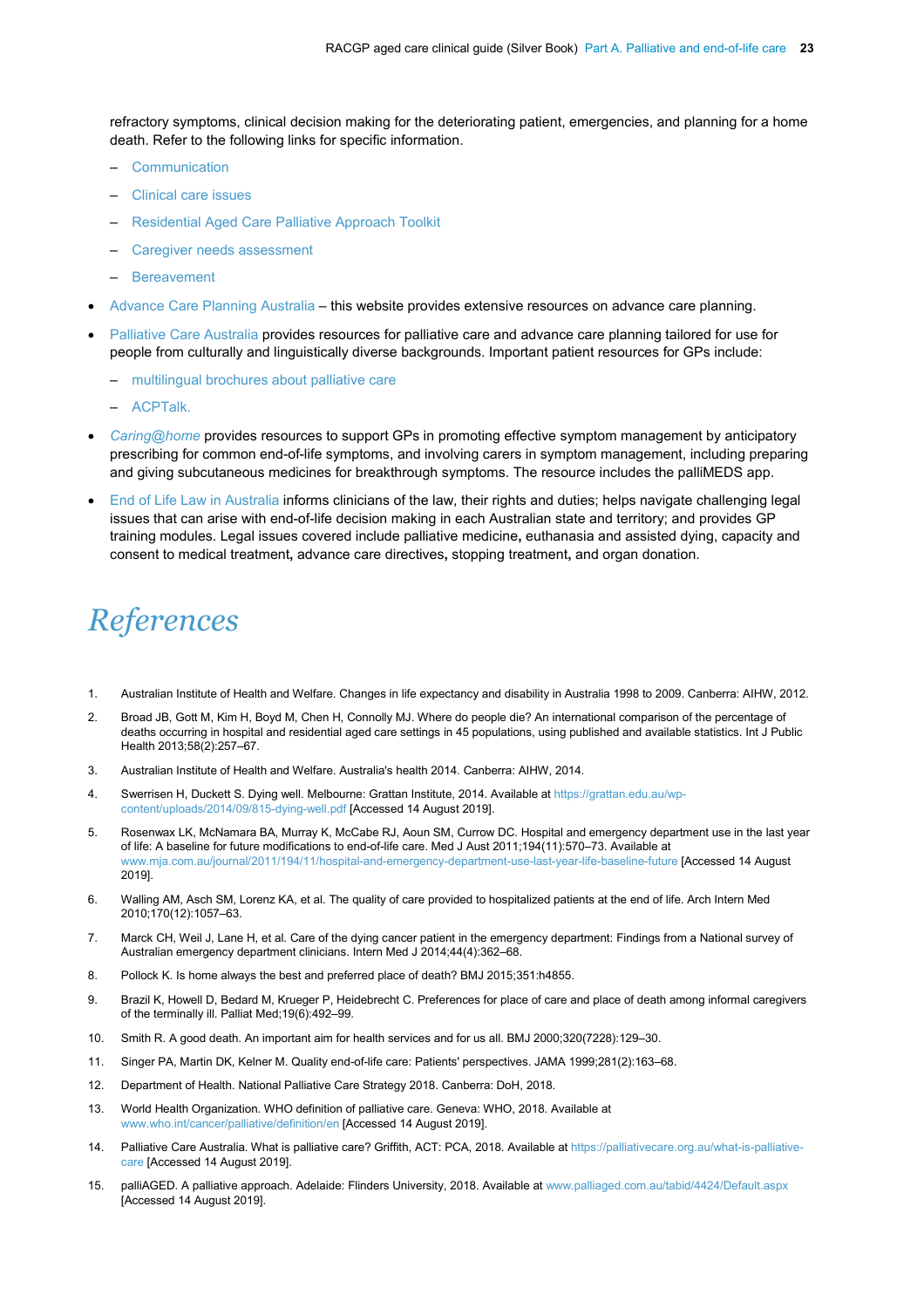4 RACGP aged care clinical quide (Silver Book) Part A. Palliative and end-of-life care

Each year in Australia, about 160,000 people die, and around 100,000 of these deaths are predictable. Of those, 40,000 patients receive specialist palliative care and 60,000 do not. Patients may receive palliative care for years, months, weeks or days before death.<sup>1</sup>

People receiving palliative care have fewer episodes of hospitalisation, shorter lengths of stay when they are hospitalised, and reduced visits to emergency departments. Those who receive palliative care at home have been shown to have increased quality of life and reduced need for hospital-based care.<sup>12</sup>

Box 1 provides definitions of palliative care; there is no clear demarcation point between curative and palliative intent, or at the transition between phases of palliative care.

#### Box 1. Definition of phases of palliative care

Palliative care:

- fi World Health Organization Palliative care is an approach that improves the quality of life of patients and their families facing the problems associated with life-threatening illness, through the prevention and relief of suffering by means of early identification and impeccable assessment and treatment of pain and other problems physical, psychosocial and spiritual.<sup>13</sup>
- fi Palliative Care Australia Palliative care is person-centred and family-centred care provided for a person with an active, progressive, advanced disease, who has little or no prospect of cure and who is expected to die, and for whom the primary goal is to optimise the quality of life.<sup>14</sup>

Palliative approach:

fi A palliative approach recognises that death is inevitable and focuses on the care rather than cure of a person with multiple chronic conditions, frailty and/or a life-threatening or life-limiting illness. The goal of a palliative approach is to improve or optimise a person's level of comfort and function and to offer appropriate treatment for any distressing symptoms. A palliative approach addresses a person's psychological, spiritual, social, emotional and cultural needs. Families are welcomed as partners in this approach. A palliative approach recognises that for older people with multiple chronic conditions, frailty and/or a life-threatening or life-limiting illness, that this is often the last chapter of their life, the length of which is unknown.<sup>15</sup>

End-of-life care (and terminal phase):

- fi End-of-life care is the last few weeks of life in which a patient with a life-limiting illness is rapidly approaching death. The needs of patients and carers are higher at this time.
	- This phase of palliative care is recognised as one in which increased services and support are essential to ensure quality, coordinated care from the healthcare team is delivered.
	- This takes into account the terminal phase or when the patient is recognised as imminently dying, death and extends to bereavement care.<sup>14</sup>

For definitions and up-to-date information on legal issues that can arise with palliative medicine (eg double jeopardy) and end-of-life decision making, refer to End of Life Law in Australia.

At the time of writing, euthanasia is illegal in all Australian states and territories. Since 19 June 2019, voluntary assisted dying (VAD) became legal in Victoria and is being considered in other states. VAD involves administering a medication for the purpose of causing death in accordance with the steps and processes set out through legislation. VAD must be voluntary, and will usually be self-administered by the individual.

In Victoria, the Voluntary Assisted Dying Act 2017 (Vic) (the Act) sets legal criteria for an individual to be eligible for VAD, for health practitioners to be involved with VAD, and for the VAD processes overall. The Act provides for, and regulates, access to VAD, defined as 'the administration of a voluntary assisted dying substance, and includes steps reasonably related to such administration'.<sup>16</sup> Health practitioners can conscientiously object to being involved with VAD, and in Victoria, cannot raise the issue of voluntary assisted dying with patients (even indirectly).

The process for an individual to request and access VAD is separate from, and cannot be included in, advance care planning or palliative care. Once a person requests information about VAD, knowledge of best practice for end-of-life discussions is an important part of communicating about VAD. A patient receiving palliative care, if eligible, can concurrently request and have access to VAD through a separate pathway.

Further information on Victoria's VAD is available on the Department of Health and Human Services website.